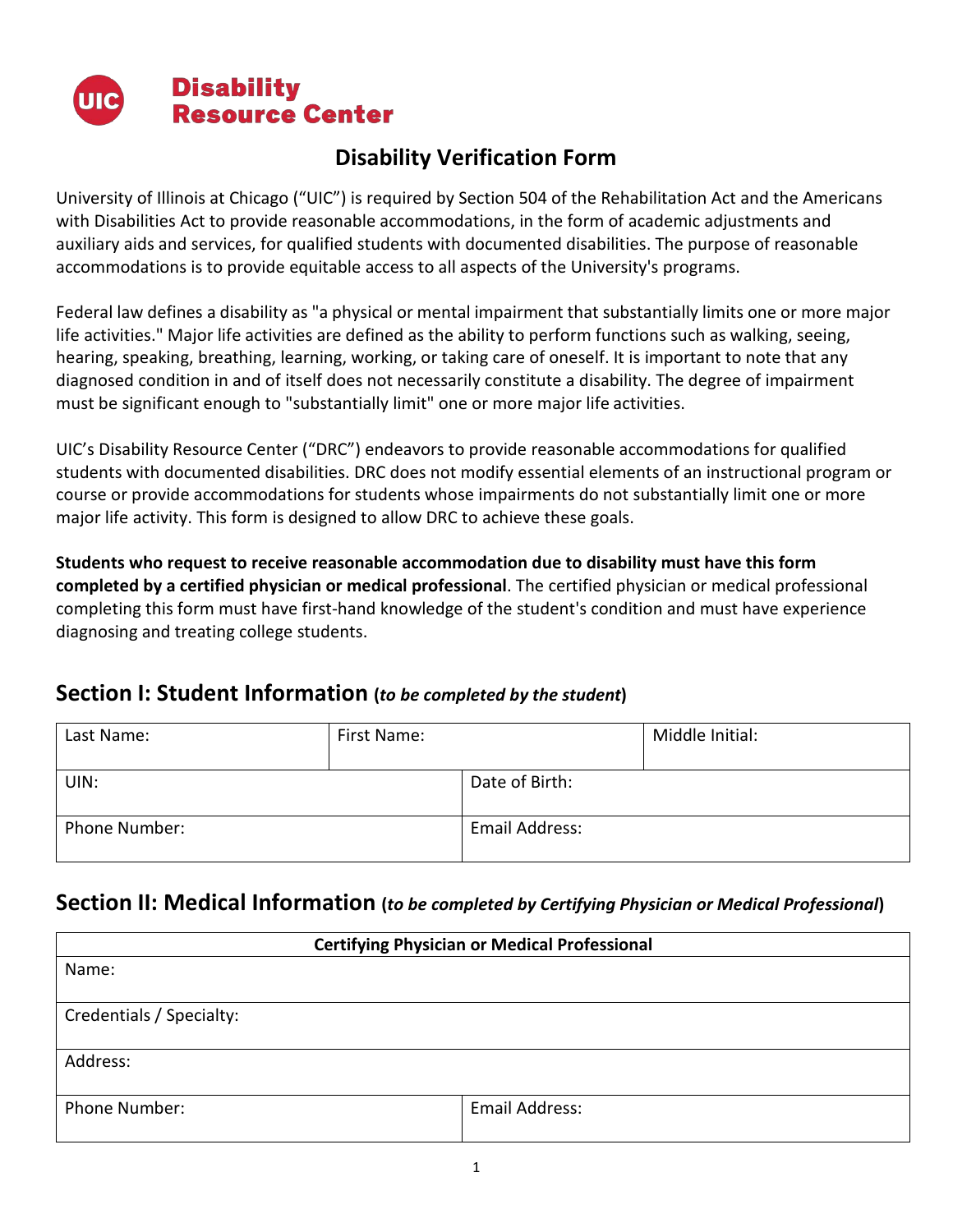

# **Section II: Medical Information (***to be completed by Certifying Physician or Medical Professional***)**

| <b>Treatment Record</b>                             |                          |  |  |
|-----------------------------------------------------|--------------------------|--|--|
| Diagnosis:                                          |                          |  |  |
|                                                     |                          |  |  |
| Initial Date of Diagnosis:                          | Most Recent Appointment: |  |  |
|                                                     |                          |  |  |
| Side Effects of Current Medications (if applicable) |                          |  |  |
|                                                     |                          |  |  |
|                                                     |                          |  |  |
|                                                     |                          |  |  |
|                                                     |                          |  |  |
|                                                     |                          |  |  |

| <b>Limitations Due to Disability</b>                                                                      |  |  |  |  |
|-----------------------------------------------------------------------------------------------------------|--|--|--|--|
| Limitations on learning abilities in higher education environment                                         |  |  |  |  |
| (e.g. difficulty in concentration/organization, difficulty managing distractions, lapses in memory, etc.) |  |  |  |  |
|                                                                                                           |  |  |  |  |
|                                                                                                           |  |  |  |  |
|                                                                                                           |  |  |  |  |
|                                                                                                           |  |  |  |  |
|                                                                                                           |  |  |  |  |
| Limitations on exams and classroom activities in higher education environment                             |  |  |  |  |
| (e.g. attendance, taking exams, completing assignments, etc.)                                             |  |  |  |  |
|                                                                                                           |  |  |  |  |
|                                                                                                           |  |  |  |  |
|                                                                                                           |  |  |  |  |
|                                                                                                           |  |  |  |  |
|                                                                                                           |  |  |  |  |
| Limitations on non-academic activities in higher education environment                                    |  |  |  |  |
| (e.g. parking, housing, mobility, etc.)                                                                   |  |  |  |  |
|                                                                                                           |  |  |  |  |
|                                                                                                           |  |  |  |  |
|                                                                                                           |  |  |  |  |
|                                                                                                           |  |  |  |  |
|                                                                                                           |  |  |  |  |
|                                                                                                           |  |  |  |  |